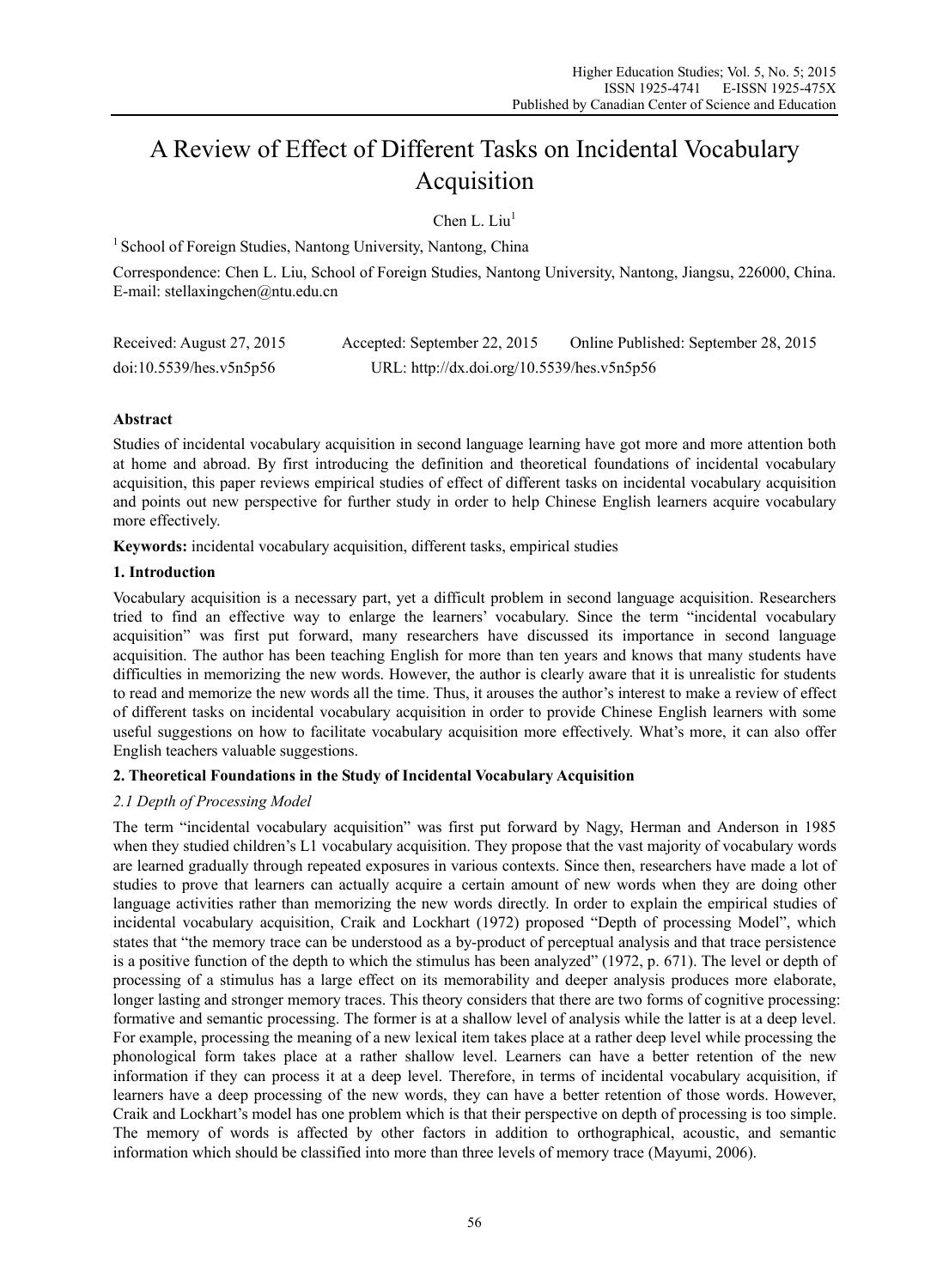# *2.2 The Involvement Load Hypothesis*

With the deep study of incidental vocabulary acquisition, Laufer and Hulstijn (2001) proposed "Involvement" Load Hypothesis" which explains the incidental vocabulary acquisition from the angle of cognitive psychology. It claims that the amount of involvement in the tasks that the learners are engaged in will affect the retention of unfamiliar words. Involvement load has three components: need, search and evaluation. Need is a motivational, non-cognitive dimension of involvement whereas search and evaluation are from the cognitive dimension. Need is the motivation to learn the target words. For example, when a learner is reading a passage and comes across an unknown word which affects the comprehension, he or she will experience the need to understand it. Search occurs when the learner has to look for the meanings of the target words, for instance, the learners have to look up in a dictionary or ask the teachers to find the meanings of the target words. Evaluation means a "comparison of a given word with other words, a specific meaning of a word with other meanings or combining the words in order to assess whether a word (i.e. a form-meaning pair) does or does not fit its context" (Laufer & Hulstijn, 2001, p. 14). For example, while you are reading, an unknown word that you look up in the dictionary is a homonym. Then you have to decide which meaning best fits the context by comparing all its meanings against the specific context. The two researchers not only come up with the three components but also they suggest three degrees of value for each component: none, moderate and strong. Each level is clearly described in Table 1.

| Components | Degrees of the Involvement Load |  |  |
|------------|---------------------------------|--|--|
| Need       | Index 0 (None)                  |  |  |
|            | Index 1 (Moderate)              |  |  |
|            | Index 2 (Strong)                |  |  |
| Search     | Index $0$ (None)                |  |  |
|            | Index 1 (Moderate)              |  |  |
|            | Index 2 (Strong)                |  |  |
| Evaluation | Index $0$ (None)                |  |  |
|            | Index 1 (Moderate)              |  |  |
|            | Index 2 (Strong)                |  |  |

|  |  | Table 1. The degrees of the components in the Involvement Load Hypothesis |
|--|--|---------------------------------------------------------------------------|
|  |  |                                                                           |

For example, a reading comprehension task with glossed words will induce a moderate need (moderate because the reader has to look at the glosses), but it will induce neither search nor evaluation. Thus the involvement load of the task is  $1(1+0+0)$ . However, if the learner is asked to make sentences with some new words which are translated or explained by the teacher, the task induces a moderate need, no search and strong evaluation. The reason is that the words are assessed by the learners themselves. Therefore, the involvement load of the task is  $3(1+0+2)$ .

In general, tasks that induce strong levels of need, search, and evaluation of meanings of unfamiliar words are most effective for vocabulary acquisition.

## *2.3 Pushed Output Hypothesis*

Pushed output hypothesis was proposed by Swain (1985). The hypothesis predicts that we acquire language when there is a communicative breakdown and we are pushed to use alternative means to get across the message precisely, coherently, and appropriately. When learners produce pushed output they are able to develop greater control over the features they have already acquired. And pushed output can stimulate the learners to deal with the output which may lead to greater metalinguistic awareness effectively for their greater interlanguage development. In the process of striving to produce output that their interlocutors will understand, learners may pay particular attention to form as well as notice a gap between what they want to say and what they can say, leading them to recognize what they do not know, or know only partially (Izumi & Bigelow, 2000). Output plays an important role in the acquisition of syntax and words. Ellis and He (1999) points out that output is more effective in vocabulary acquisition than input.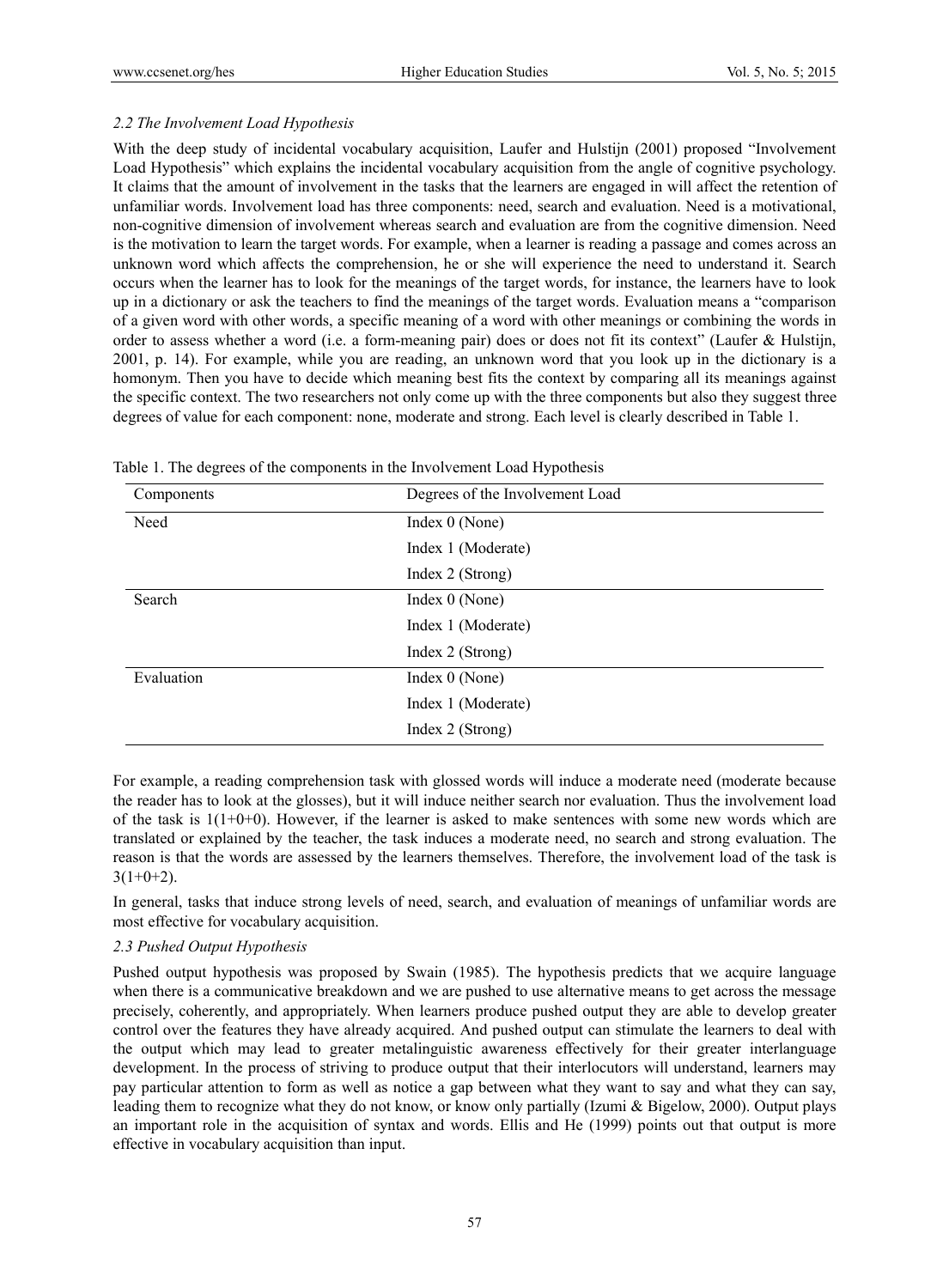## **3. Studies of Effect of Different Tasks on Incidental Vocabulary Acquisition**

## *3.1 Studies of Effect of Reading on Incidental Vocabulary Acquisition*

According to Gai (2003a), studies of incidental vocabulary acquisition enhanced by reading were largely conducted, because it was widely accepted that reading was an effective way to enlarge learners' vocabulary. Many researchers had conducted experiments to illustrate the effect of reading task on incidental vocabulary acquisition.

Nagy, Harman and Anderson (1985), Nagy and Harman (1987) argued that American high school students couldn't have learned vast number of words merely by means of clear vocabulary instruction. They must have learned most of the words through repeated encounters in extensive reading, because relatively few words were explicitly taught, most words must have been acquired from reading.

Elley (1991) launched the experiment of "book flood", which lasted a long time, from 12 months to 36 months. The participants, ranged from six to twelve years old, were asked to read some books which were required to read in English-speaking countries. After two years, the participants' oral expression, reading comprehension, and writing abilities are improved as well as their size of vocabulary.

Knight (1994) made a comparison between good students and poor students in terms of their ability of word guessing and retention while reading. It turned out that guessing the meaning of the new words according to the context was useful for learners to acquire vocabulary.

In Cho and Krashen's (1994) experiment, one of the four subjects acquired seven words from a book without using a dictionary. The second subject acquired eight words by using the dictionary for a while. The other two subjects used the dictionary all the time and even wrote the words with example sentences (though they were not trying to memorize these words on purpose). These two subjects acquired 17 and 34 words per book. Therefore, the experiment showed that dictionary use led to better vocabulary learning than reading only.

In another kind of vocabulary study by Paribakht and Wesche (1996), students in a group who were given vocabulary questions following a reading demonstrated greater productive knowledge of target words than a comparable group presented with comprehension instead.

Laufer and Hulstijn (2001) put forward "Involvement Load Hypothesis". They thought that vocabulary incidentally acquired while reading had a lot to do with the reading tasks, because the learners made different effort towards different tasks. To prove this, they made experiments in New Zealand and Israel respectively. The participants were divided into three groups and were asked to finish three tasks: reading comprehension, reading comprehension plus cloze (using the target words) and writing a composition by using the target words. Immediate and delayed vocabulary tests were conducted. It turned out that students who wrote a composition got the target words better than the two other groups, which proved the Involvement Load Hypothesis because the students in this group made the greatest effort in order to finish the task.

Swanborn and de Glopper (2002) studied the relationship between reading ability, reading purpose and incidental vocabulary acquisition from context. Two hundred and twenty three sixth-grade students with a wide range of reading abilities were assigned three different reading tasks: to read for fun, to learn about the topic of the text, and to read for text comprehension. Results suggested that students who read for topic acquired more words than those who read for text comprehension, who in turn out-performed those who read for fun. Moreover, low-ability readers were found to rarely learn any words incidentally. Therefore, the researchers concluded that more aids in addition to simply extensive reading should be provided for low-ability readers to enlarge their vocabulary size.

Pulido (2003) mainly examined incidental vocabulary acquisition from the perspectives of L2 reading proficiency, L2 passage sight vocabulary, and topic familiarity. The results showed that L2 reading proficiency and L2 passage sight vocabulary have strong positive effects on incidental vocabulary acquisition. The learners with better L2 reading proficiency and more L2 passage sight vocabulary acquire more new words incidentally than those with poor L2 reading proficiency and less L2 passage sight vocabulary. Moreover, topic familiarity also affected incidental vocabulary acquisition through reading. The more familiar the learners are towards the reading materials, the more words they can get and retain.

In China, researchers have also put much emphasis on the studies of incidental vocabulary acquisition through reading.

Gai (2003a) made an experiment among English majors. Students were divided into two groups according to the different reading tasks. The first group was asked to answer questions after reading, and the second group was required to retell the main idea of the text after reading. The study showed that the second group performed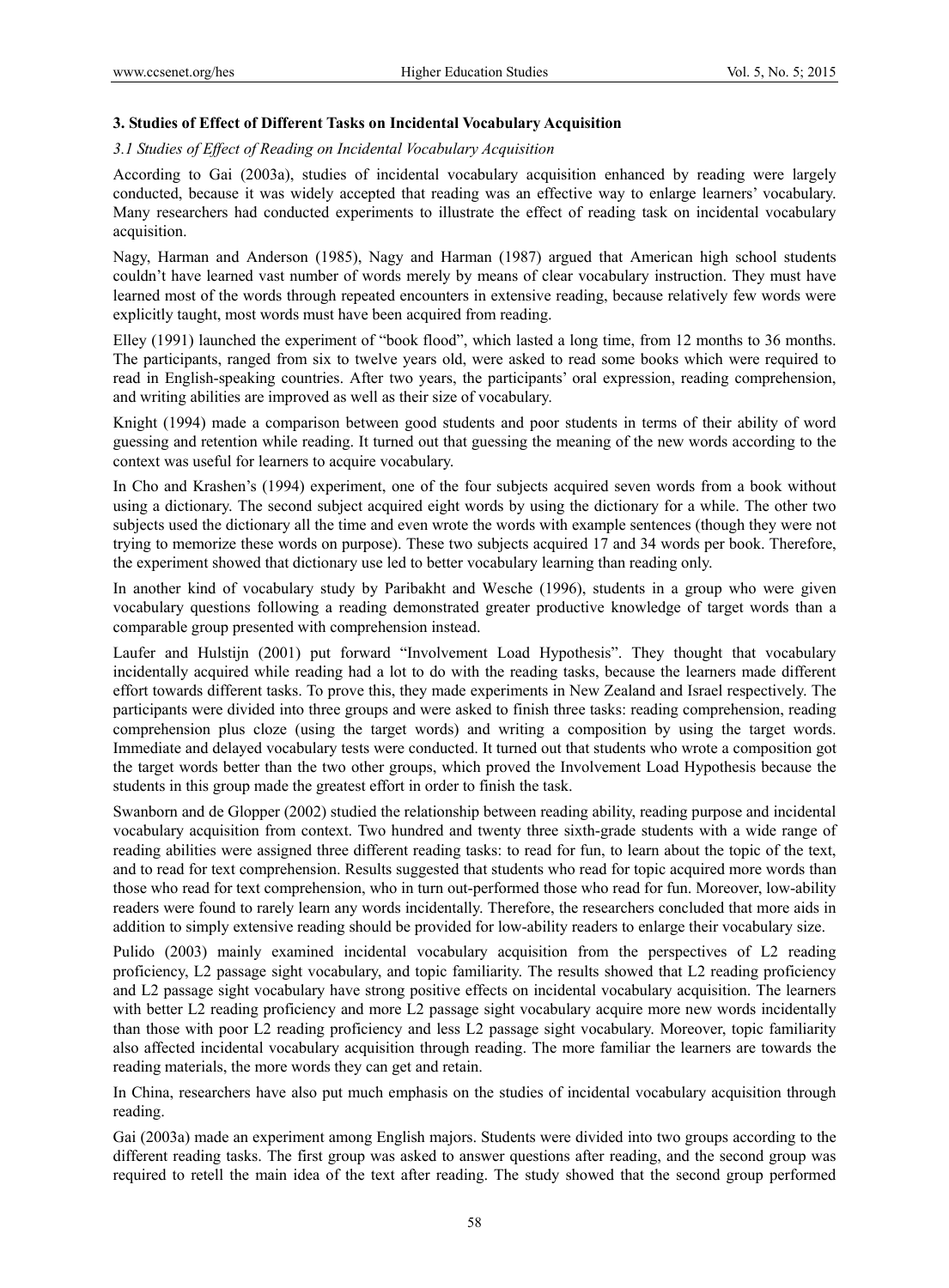better than the first group in both of the immediate and delayed vocabulary tests.

Huang (2004) conducted a study by comparing three different reading tasks: multiple-choice, filling the gaps with the target words and making sentences with the target words. It turned out that the task of making sentences with target words resulted in better retention of the words than the task of filling gaps with target words and task of multiple-choice. The result of her study supported the Involvement Load Hypothesis, that was, the greater the involvement load, the better the retention.

Lu (2006) also examined the effect of reading tasks with different involvement loads on the acquisition of English words. The results showed that the group who finished the task of reading and sentence writing produced better results than the group who finished the task of reading and answering the comprehension questions.

Liu (2008) also conducted an experiment to testify the involvement load hypothesis. In her experiment, 81 non English majors were divided into four groups to finish four different reading tasks: reading and answering questions (the target words were provided with Chinese equivalents and related to the questions), reading and completing a summary (the target words were provided with Chinese equivalents and related to the exercise), reading and translating sentences (the target words were not provided with Chinese equivalents but they were related to the task), and reading and translating Chinese sentences (the target words were not provided with Chinese equivalent words in the passage but they were required to be translated in each sentence respectively). This result conformed to Laufer's Involvement Load Hypothesis. In addition, she pointed out that learning habits, learning attitude, guessing ability and learning initiative also affect incidental vocabulary acquisition

## *3.2 Studies of Effect of Writing on Incidental Vocabulary Acquisition*

There are also some studies of incidental vocabulary acquisition through writing tasks, and most of them were conducted by comparing writing tasks with other tasks, especially reading tasks.

Hulstijin and Trompetter (1998) found that it was more effective to use the new words looked up in an L1-L2 dictionary to write a composition than use the words to do comprehension tasks.

Cheryl, Sagers and LaPorte (1999) observed nine advanced university EFL learners' incidental vocabulary acquisition from oral and written dialogue journals over a semester's time. The result showed that learners could learn new words through both oral and written journals. Meanwhile, they also found that words appeared in the oral journals could be better acquired and used in the written journals subsequently.

Walker (2001, cited in Gai, 2003b) made a comparison between "writing" and "talking game" in terms of vocabulary acquisition. Two parallel classes participated in this experiment. One class was asked to write a composition by using the target words. The other class was first required to guess the meanings of the target words in several sentences according to the context and then use those words in a talking game. Two weeks later, both classes were asked to write down the meanings of the target words in the delayed vocabulary test. It turned out that the class who finished the "talking game" had better retention of the target words than the other class.

Laufer and Hulstijn (2001) studied the effects of writing and reading on the incidental vocabulary acquisition. The findings showed that writing was more effective for vocabulary retention than reading because writing involved a higher involvement load according to the Involvement Load Hypothesis.

However, in China, there are few empirical studies exploring the effect of writing task on incidental vocabulary acquisition.

Kong (2005) found that the summary writing task was more effective than the reading comprehension task and blanks filling task.

Yin (2007) conducted an experiment among English majors. Seventy-three students were divided into three groups: reading comprehension group, summary writing group and free writing group to finish the three tasks. The study showed that the free writing group had better retention of the target words than the summary writing and comprehension group in both the immediate and delayed vocabulary tests.

*3.3 Studies of Effect of Listening and Speaking on Incidental Vocabulary Acquisition* 

There are fewer empirical studies of incidental vocabulary acquisition through merely listening, because listening and speaking are inseparable. Researchers use "retelling" to investigate vocabulary acquisition (Gai, 2003b). Several learners in turn are required to retell the same paragraph. By continuously retelling and questioning, learners can acquire the vocabulary. However, in contrast to the abundant source of research on incidental vocabulary acquisition through reading, there are very few studies referring to listening and speaking experiment both at home and abroad.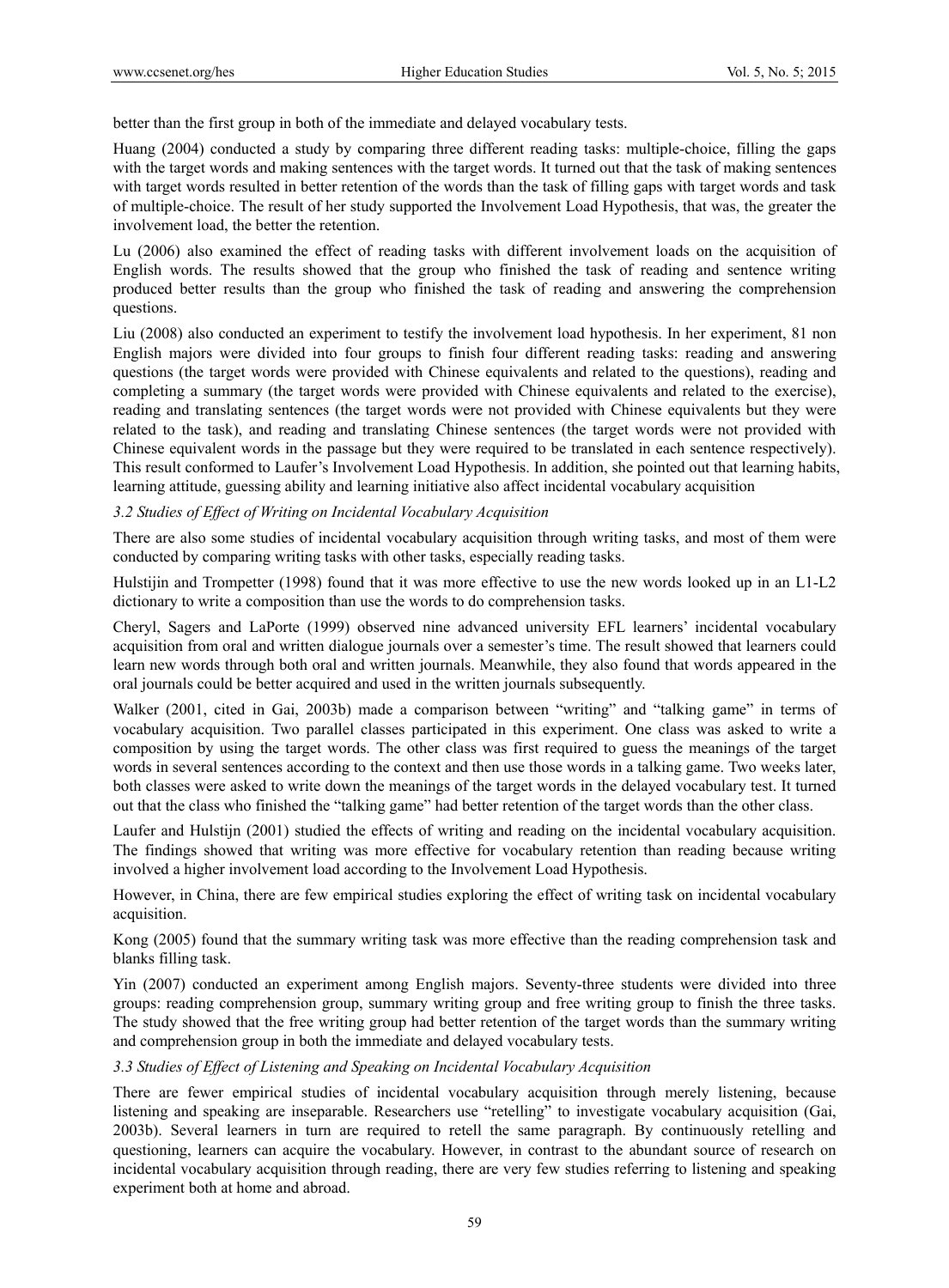Newton (1995) conducted an experiment of incidental vocabulary acquisition through speaking. In the pretest, among 111 words, 35% were familiar by all the participants, 54% were known by one or two participants, and the remaining 11% were unknown by all the participants. All the words appeared in the text. Participants were divided into groups to discuss the theme of the text. The study showed that the words which were talked about were better acquired by the participants than the not-talked-about words. And interestingly, not only the students who were involved in the discussion but also the people who stood by and didn't have the discussion acquired the words. Therefore, it proved that vocabulary could be acquired through listening.

Vidal (2003) made an experiment through academic listening. The result showed that attending full-time English lectures had great effect on incidental vocabulary acquisition.

Fu and Chao (2006) compared the effects of three input ways on incidental vocabulary acquisition: listening, reading, and the combination of listening and reading. The result showed that the listening group was better at identifying the pronunciation of the words while the listening and reading group outperformed the other two groups on vocabulary acquisition.

## *3.4 Studies of Effect of Translation on Incidental Vocabulary Acquisition*

More and more second language acquisition researchers and teachers have realized the natural advantages of translation in second language acquisition (Hulstijn, 1993; Knight, 1994; Prince, 1995; Chun & Plass, 1996; Laufer & Shmueli, 1997; Grace, 1998). Their studies showed that compared with picture illustration, provision of sample sentences and so on, translation was more effective in vocabulary acquisition. What's more, Nation (2001, p. 351) further proposed that translation was an effective way to measure the learners' receptive as well as productive knowledge of vocabulary. When talking about six misunderstandings of vocabulary acquisition, Folse (2004, p. 58) strongly disagreed with one of the misunderstandings, i.e., the students should be prevented from learning vocabulary by translation. He pointed out that translation was actually one of the effective ways to second language vocabulary acquisition. However, up to now, the author hasn't found any empirical studies of incidental vocabulary acquisition through merely translation tasks. A fewer studies were conducted by comparing translation tasks with other tasks, especially reading tasks.

Laufer and Hulstijn (2005, p. 286) questioned the statement that reading was one of the most effective ways for vocabulary acquisition and she made an explorative study by comparing the different effects of translation and reading comprehension on vocabulary size. The subjects were 48 Israeli middle school students whose mother tongue was Hebrew. They were divided into reading group and translation group. It turned out that translation group performed better than reading group in vocabulary acquisition.

Mo (2006) made a study of the effects of reading task on senior students' incidental vocabulary acquisition. In his experiment, two classes were required to read the same reading material. The difference was that the first class was required to answer the questions after the reading while the second class was asked to translate the material into Chinese. The study showed that the class who translated the material acquired larger vocabulary than the class who answered the question.

Zhang (2007) also made a study of the effects of reading task on senior students' incidental vocabulary acquisition. The difference was that there were four different reading tasks in his experiment: 1) reading and answering the questions (words in the passage are noted, bolded but unrelated to the question); 2) reading and answering the questions (target words in the passage are noted and related to the question); 3) reading and completing the sentences (words in the passage are noted and related to the requirement); and 4) reading and translating the underlined sentences (words in the passage are not noted but related to the task). The result revealed that although the involvement load of task four was supposed to be the highest, the participants avoided guessing the meanings of the target words when translating sentences, their acquisition of the target words became the worst.

Huang (2008) made an exploratory study which probed into the correlation between bilingual translation activities and the acquisition of ESL single words and collocations. One group of a Chinese agricultural university EFL learners were exposed to the target lexical items by reading a text and answering comprehension questions followed by theme discussion. Another group of the same background and language proficiency in L1 and L2 read the same text, but were also given two translation activities during which the target items were compared with their Chinese "equivalents". After the completion of the tasks, the two groups were tested on the retention of the target items by two tests. The "reading + translation" group outperformed the "reading + discussion" group on both tests and on productive collocation acquisition in particular.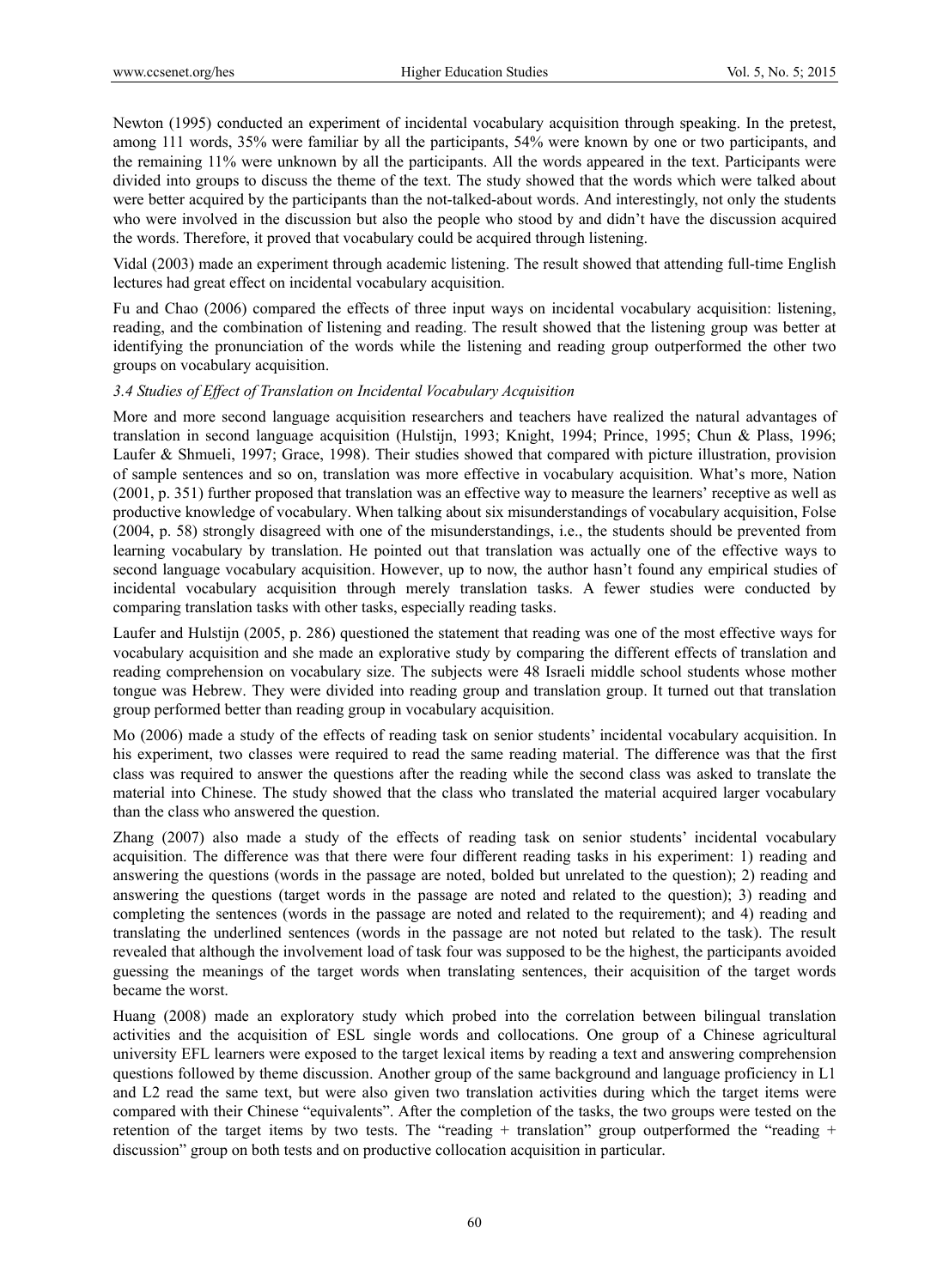#### *3.5 A New Perspective for the Study on Incidental Vocabulary Acquisition*

The previous related studies mentioned above have revealed that different tasks have different effects on incidental vocabulary acquisition. However, in terms of translation, fewer studies were conducted by comparing translation tasks with other tasks. Almost no research has been undertaken to compare two different translation tasks together. Therefore, the author herself made a tentative study on the effect of different translation tasks on incidental vocabulary acquisition. Two parallel groups were asked to finish Chinese-to-English translation task and English-to-Chinese translation task respectively. The result showed that both Chinese-to-English translation task and English-to-Chinese translation task caused incidental vocabulary acquisition. What's more, there was a significant difference between Chinese-to-English translation class and English-to-Chinese translation class in both immediate and delayed retention of incidental vocabulary acquisition, which suggests that Chinese-to-English translation task is more effective than English-to-Chinese translation task in incidental vocabulary acquisition. This study reveals that in addition to the results shown in previous studies that vocabulary can be acquired incidentally through reading, writing, speaking and listening, it can also be acquired incidentally through translation, which expands the scope of incidental vocabulary acquisition.

#### **4. Conclusion**

Studies of incidental vocabulary acquisition in second language learning have gained increasing attention both at home and abroad. By reviewing the empirical studies on the effect of different tasks on incidental vocabulary acquisition, it could be seen that a vast number of studies were conducted to show EFL learners could acquire new words incidentally through reading, especially to testify the involvement load hypothesis. There are comparatively fewer empirical studies from the perspectives of listening, speaking, writing and translation. Also, in those empirical studies, only the learners' receptive knowledge of vocabulary is measured with their productive knowledge of vocabulary unmeasured. Thus it calls for further study.

#### **References**

- Cheryl, B., Sager, S. L., & LaPorte, C. (1999). Incidental vocabulary acquisition from oral and written dialogue journals. *Studies in Second Language Acquisition, 21*, 259-283.
- Cho, K., & Krashen, S. D. (1994). Acquisition of vocabulary from the Sweet Valley Kids Series: Adult ESL acquisition. *Journal of Reading, 37*, 662-667.
- Chun, D., & Plass, J. (1996). Effects of multimedia annotations on vocabulary acquisition. *The Modern Language Journal, 80*(2), 183-199. http://dx.doi.org/10.1111/j.1540-4781.1996.tb01159.x
- Craik, F. I. M., & Lockhart, R. S. (1972). Depth of Processing: A framework for memory research. *Journal of Verbal Learning and Verbal Behavior, 11*, 671-684. http://dx.doi.org/10.1016/S0022-5371(72)80001-X
- Elley, W. (1991). Acquiring Literacy in a Second Language: The Effect of Book-Based Programs. *Language Learning, 41*(3), 375-411. http://dx.doi.org/10.1111/j.1467-1770.1991.tb00611.x
- Ellis, R., & He, X. (1999). The roles of modified input and output in the incidental acquisition of word meanings. *Studies in Second Language Acquisition, 21*, 285. http://dx.doi.org/10.1017/S0272263199002077
- Folse, K. S. (2004). *Vocabulary Myths*. Michigan: University of Michigan Press.
- Fu, C. Y., & Chao, C. X. (2006). Research into the Influence of Different Input Methods on the Acquisition Effect of English Listening Vocabulary. *Journal of Xinyu College, 3*, 77-78.
- Gai, S. H. (2003a). An empirical study of English majors' incidental vocabulary acquisition. *Foreign Language Teaching and Research, 35*(4), 282-286.
- Gai, S. H. (2003b). A review of incidental vocabulary acquisition. *Journal of PLA University of Foreign Languages, 26*(2), 73-76.
- Grace, C. (1998). Retention of word meanings inferred from context and sentence-level translations: Implications for the design of beginning-level CALL software. *The Modern Language Journal, 82*(4), 533- 544. http://dx.doi.org/10.1111/j.1540-4781.1998.tb05541.x
- Huckin, T., & Coady, J. (1999). Incidental vocabulary acquisition in a second language: A review. *Studies in Second Language Acquisition, 21*, 181-193. http://dx.doi.org/10.1017/s0272263199002028
- Hulstijn, J. (1993). When do foreign language readers look up the meaning of unfamiliar words? The influence of task and learner variables. *The Modern Language Journal, 77*(2), 139-147. http://dx.doi.org/10.1111/j.1540-4781.1993.tb01957.x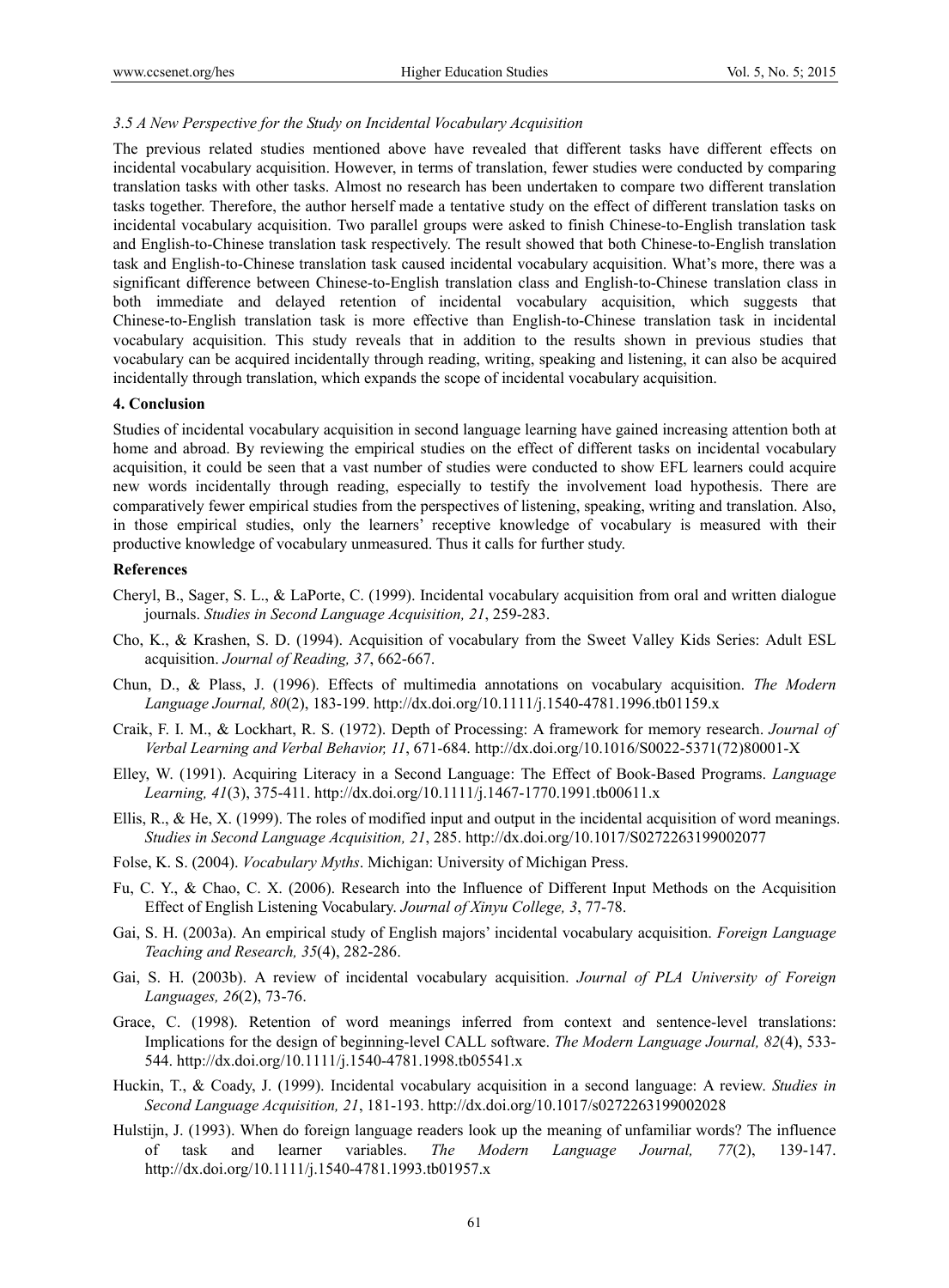- Hulstijn, J. H., & Trompetter, P. (1998). Incidental learning of second language vocabulary in computer-assisted reading and writing tasks. In D. Albrechtsen, B. Henriksen, L. M. Mees, & E. Poulsen (Eds.), *Perspectives on foreign and second language pedagogy* (pp. 191-200). Odense, Denmark: Odense University Press.
- Huang, R. Y. (2008). An exploratory study on the correlation between bilingual translation activities and the acquisition of ESL words and collocations. *Journal of Xi'an International Studies University, 16*(3), 49-53.
- Huang, Y. (2004). Testing the Involvement Load Hypothesis: Effects of Reading-Based Tasks on Vocabulary Retention by Chinese FEL learners. *Modern Foreign Languages, 27*(4), 386-393.
- Izumi, Shinichi, & Bigelow, M. (2000). Does output promote noticing and second language acquisition? *TESOL Quarterly, 34*(2), 239-273. http://dx.doi.org/10.2307/3587952
- Knight, S. (1994). Dictionary use while reading: The effects on comprehension and vocabulary acquisition for students of different verbal abilities. *The Modern Language Journal, 78*(3), 285-299. http://dx.doi.org/10.1111/j.1540-4781.1994.tb02043.x
- Kong, X. Y. (2005). *Incidental Second Language Vocabulary Acquisition: Some Empirical Evidence for Task-Induced Vocabulary Acquisition* (M.A. dissertation). Tianjin Foreign Studies University, Tianjin, China.
- Laufer, B., & Hulstijn, J. H. (2001). Incidental vocabulary acquisition in a second language: The construct of task-induced involvement. *Applied Linguistics, 22*(1), 401-413. http://dx.doi.org/10.1093/applin/22.1.1
- Laufer, B., & Hulstijn, J. (2005). *Investigations in Instructed Second Language Acquisition*. Mouton de Gruyter.
- Laufer, B., & Shmueli, K. (1997). Memorizing new words: Does teaching have anything to do with it? *RELC Journal, 28*(1), 89-108. http://dx.doi.org/10.1177/003368829702800106
- Liu, J. P. (2008). *A Study on the Effects of Different Reading Tasks on Incidental Vocabulary Acquisition* (M.A. dissertation). Jiangxi Normal University, Nanchang, China.
- Lu, X. X. (2006). *An Experimental Study on the Effect of Reading Task on L2 Incidental Vocabulary Acquisition* (M.A. dissertation). Wuhan University of Technology, Wuhan, China.
- Mayumi, T. (2006). *From the Involvement Load Hypothesis: An Inquiry into Vocabulary Learning*. Retrieved July 10, 2010, from http://cicero.u-bunkyo.ac.jp/lib/kiyo/fsel12006/EIBUN175\_184.pdf
- Mo, J. P. (2006). *The Effects of Reading Tasks on Senior Students' Incidental Vocabulary Acquisition* (M.A. dissertation). Northwest Normal University, Lanzhou, China.
- Nagy, W. E., Anderson, R. C., & Herman, P. A. (1987). Learning word meanings from context during normal reading. *American Educational Research Journal, 24*, 237-270. http://dx.doi.org/10.3102/00028312024002237
- Nagy, W. E., Herman, P. A., & Anderson, R. C. (1985). Learning words from context. *Reading Research Quarterly, 20*, 233-253. http://dx.doi.org/10.2307/747758
- Nation, I. S. P. (2001). *Learning Vocabulary in Another Language*. Cambridge: Cambridge University Press. http://dx.doi.org/10.1017/CBO9781139524759
- Newton, J. (1995). Task-based interaction and incidental vocabulary learning: A case study. *Second Language Research, 11*, 159-177. http://dx.doi.org/10.1177/026765839501100207
- Paribakht, T. S., & Wesche, M. (1996). Enhancing vocabulary acquisition through reading: A hierarchy of text-related exercise types. *Canadian Modern Language Review, 52*, 155-178.
- Prince, P. (1995). Second language vocabulary learning: The role of context versus translations as a function of proficiency. *The Modern Language Journal, 80*(4), 478-493. http://dx.doi.org/10.1111/j.1540-4781.1996.tb05468.x
- Pulido, D. (2003). Modeling the role of second language proficiency and topic familiarity in second language incidental vocabulary acquisition through reading. *Language Learning, 53*(2), 233-284. http://dx.doi.org/10.1111/1467-9922.00217
- Swain, M. (1985). Communicative competence: Some roles of comprehensible input and comprehensible output in its development. In S. Gass, & C. Madden (Eds.), *Input in Second Language Acquisition* (p. 253). New York: Newbury House.
- Swanborn, M. S. L., & de Glopper, K. (2002). Impact of reading purpose on incidental word learning from context. *Language Learning, 52*, 95-117. http://dx.doi.org/10.1111/1467-9922.00178